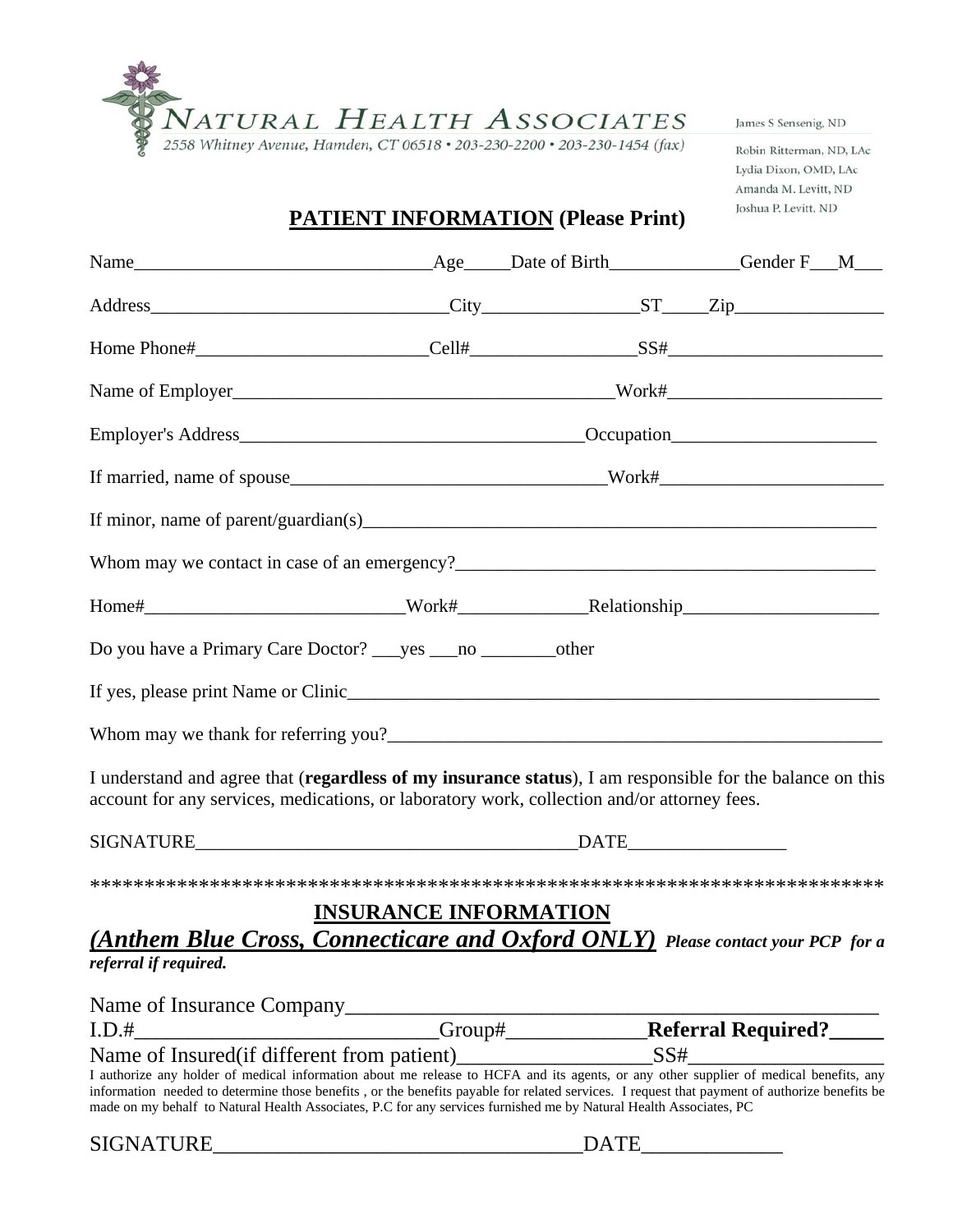#### **ADULT SYMPTOM SURVEY**

**NAME**\_\_\_\_\_\_\_\_\_\_\_\_\_\_\_\_\_\_\_\_\_\_\_\_\_\_\_\_\_\_\_\_\_\_\_\_\_\_\_\_\_\_\_\_\_\_\_\_\_\_\_\_\_\_\_\_\_\_\_\_\_\_\_\_\_\_\_\_\_\_\_\_\_\_\_\_\_\_**DATE\_**\_\_\_\_\_\_\_\_\_\_\_\_\_\_\_\_\_\_\_\_\_\_

What is your major complaint? \_\_\_\_\_\_\_\_\_\_\_\_\_\_\_\_\_\_\_\_\_\_\_\_\_\_\_\_\_\_\_\_\_\_\_\_\_\_\_\_\_\_\_\_\_\_\_\_\_\_\_\_\_\_\_\_\_\_\_\_\_\_\_\_\_\_\_\_\_\_\_\_\_\_\_\_\_\_\_\_\_\_\_\_\_

Are you coming for any specific therapy? (i.e. homeopathy, acupuncture, nutritional counseling, physical medicine, "anything that works")

 $\overline{\phantom{a}}$  , and the contribution of the contribution of the contribution of the contribution of the contribution of the contribution of the contribution of the contribution of the contribution of the contribution of the \_\_\_\_\_\_\_\_\_\_\_\_\_\_\_\_\_\_\_\_\_\_\_\_\_\_\_\_\_\_\_\_\_\_\_\_\_\_\_\_\_\_\_\_\_\_\_\_\_\_\_\_\_\_\_\_\_\_\_\_\_\_\_\_\_\_\_\_\_\_\_\_\_\_\_\_\_\_\_\_\_\_\_\_\_\_\_\_\_\_\_\_\_\_\_\_\_\_\_\_\_\_\_\_\_\_\_\_\_\_\_\_\_\_\_\_

\_\_\_\_\_\_\_\_\_\_\_\_\_\_\_\_\_\_\_\_\_\_\_\_\_\_\_\_\_\_\_\_\_\_\_\_\_\_\_\_\_\_\_\_\_\_\_\_\_\_\_\_\_\_\_\_\_\_\_\_\_\_\_\_\_\_\_\_\_\_\_\_\_\_\_\_\_\_\_\_\_\_\_\_\_\_\_\_\_\_\_\_\_

This survey will help us to evaluate you more completely. Please place a check mark next to those symptoms which you NOW experience or have experienced in the PAST. Include all the complaints which are familiar to you. If there are one or more words in a line which describe your specific problem you may want to circle those words.

| <b>NOW</b> | <b>PAST</b>                                                                                                                                                                                                                                                                                                                                                                                                                                                                              | <b>GENERAL SYMPTOMS</b>                   |            | NOW PAST                                                                                                                                                                                                                                                                                                                                                                                                                                                                                 | <b>EYES</b>                       |
|------------|------------------------------------------------------------------------------------------------------------------------------------------------------------------------------------------------------------------------------------------------------------------------------------------------------------------------------------------------------------------------------------------------------------------------------------------------------------------------------------------|-------------------------------------------|------------|------------------------------------------------------------------------------------------------------------------------------------------------------------------------------------------------------------------------------------------------------------------------------------------------------------------------------------------------------------------------------------------------------------------------------------------------------------------------------------------|-----------------------------------|
|            |                                                                                                                                                                                                                                                                                                                                                                                                                                                                                          | tired, weak, lack of energy               |            | $\frac{1}{1} \left( \frac{1}{1} \right) = \frac{1}{1} \left( \frac{1}{1} \right) = \frac{1}{1} \left( \frac{1}{1} \right) = \frac{1}{1} \left( \frac{1}{1} \right) = \frac{1}{1} \left( \frac{1}{1} \right) = \frac{1}{1} \left( \frac{1}{1} \right) = \frac{1}{1} \left( \frac{1}{1} \right) = \frac{1}{1} \left( \frac{1}{1} \right) = \frac{1}{1} \left( \frac{1}{1} \right) = \frac{1}{1} \left( \frac{1}{1} \right) = \frac{1}{1} \left($                                           | nearsightedness or farsightedness |
|            | $\frac{1}{2}$ and $\frac{1}{2}$                                                                                                                                                                                                                                                                                                                                                                                                                                                          | depression, melancholy, moodiness         |            |                                                                                                                                                                                                                                                                                                                                                                                                                                                                                          | blurred or failing vision         |
|            | $\begin{tabular}{ll} \multicolumn{1}{l}{} & \multicolumn{1}{l}{} & \multicolumn{1}{l}{} \\ \multicolumn{1}{l}{} & \multicolumn{1}{l}{} & \multicolumn{1}{l}{} \\ \multicolumn{1}{l}{} & \multicolumn{1}{l}{} & \multicolumn{1}{l}{} \\ \multicolumn{1}{l}{} & \multicolumn{1}{l}{} & \multicolumn{1}{l}{} \\ \multicolumn{1}{l}{} & \multicolumn{1}{l}{} & \multicolumn{1}{l}{} \\ \multicolumn{1}{l}{} & \multicolumn{1}{l}{} & \multicolumn{1}{l}{} \\ \multicolumn{1}{l}{} & \multic$ | worry, anxiety, nervousness, irritability |            | $\frac{1}{2}$ and $\frac{1}{2}$ and $\frac{1}{2}$ and $\frac{1}{2}$ and $\frac{1}{2}$ and $\frac{1}{2}$                                                                                                                                                                                                                                                                                                                                                                                  | dry, burning or itching eyes      |
|            | $\overline{\phantom{a}}$ and $\overline{\phantom{a}}$                                                                                                                                                                                                                                                                                                                                                                                                                                    | sleeplessness or sleep too much           |            | $\overline{\phantom{a}}$                                                                                                                                                                                                                                                                                                                                                                                                                                                                 | eyes water excessively            |
|            |                                                                                                                                                                                                                                                                                                                                                                                                                                                                                          | frequent colds or other illness           |            |                                                                                                                                                                                                                                                                                                                                                                                                                                                                                          | eyes sensitive to light           |
|            |                                                                                                                                                                                                                                                                                                                                                                                                                                                                                          |                                           |            | $\overline{\phantom{a}}$ and $\overline{\phantom{a}}$                                                                                                                                                                                                                                                                                                                                                                                                                                    |                                   |
|            | $\begin{array}{ccccccccc} \multicolumn{3}{c }{\multicolumn{3}{c }{\multicolumn{3}{c }{\multicolumn{3}{c }{\multicolumn{3}{c}}}} & \multicolumn{3}{c }{\multicolumn{3}{c }{\multicolumn{3}{c }{\multicolumn{3}{c}}}} & \multicolumn{3}{c }{\multicolumn{3}{c }{\multicolumn{3}{c }{\multicolumn{3}{c}}}} & \multicolumn{3}{c }{\multicolumn{3}{c }{\multicolumn{3}{c }{\multicolumn{3}{c}}}} & \multicolumn{3}{c }{\multicolumn{3}{c }{\multicolumn{3}{c }{\multicolumn{3}{$              | headaches                                 |            | $\frac{1}{1}$                                                                                                                                                                                                                                                                                                                                                                                                                                                                            | night blindness                   |
|            |                                                                                                                                                                                                                                                                                                                                                                                                                                                                                          | don't sweat enough                        |            | $\overline{\phantom{iiiiiiiiiiiiiii}}$                                                                                                                                                                                                                                                                                                                                                                                                                                                   | bloodshot or puffy eyes           |
|            | $\overline{\phantom{a}}$ . The contract of $\overline{\phantom{a}}$                                                                                                                                                                                                                                                                                                                                                                                                                      | sweat too much                            |            |                                                                                                                                                                                                                                                                                                                                                                                                                                                                                          |                                   |
|            |                                                                                                                                                                                                                                                                                                                                                                                                                                                                                          | night sweats                              |            |                                                                                                                                                                                                                                                                                                                                                                                                                                                                                          |                                   |
|            | $\overline{\phantom{a}}$ . The contract of $\overline{\phantom{a}}$                                                                                                                                                                                                                                                                                                                                                                                                                      | dizziness, fainting, convulsions          |            |                                                                                                                                                                                                                                                                                                                                                                                                                                                                                          |                                   |
|            | $\overline{\phantom{a}}$ and $\overline{\phantom{a}}$                                                                                                                                                                                                                                                                                                                                                                                                                                    | loss or gain of weight                    | <b>NOW</b> | <b>PAST</b>                                                                                                                                                                                                                                                                                                                                                                                                                                                                              | <b>EARS</b>                       |
|            |                                                                                                                                                                                                                                                                                                                                                                                                                                                                                          |                                           |            |                                                                                                                                                                                                                                                                                                                                                                                                                                                                                          | earaches                          |
|            |                                                                                                                                                                                                                                                                                                                                                                                                                                                                                          |                                           |            | $\overline{\phantom{a}}$ . The contract of $\overline{\phantom{a}}$                                                                                                                                                                                                                                                                                                                                                                                                                      | noises or ringing in ears         |
|            | NOW PAST                                                                                                                                                                                                                                                                                                                                                                                                                                                                                 | <b>SKIN AND HAIR</b>                      |            |                                                                                                                                                                                                                                                                                                                                                                                                                                                                                          | ear discharges                    |
|            |                                                                                                                                                                                                                                                                                                                                                                                                                                                                                          |                                           |            | $\begin{tabular}{ll} \multicolumn{1}{l}{} & \multicolumn{1}{l}{} & \multicolumn{1}{l}{} \\ \multicolumn{1}{l}{} & \multicolumn{1}{l}{} & \multicolumn{1}{l}{} \\ \multicolumn{1}{l}{} & \multicolumn{1}{l}{} & \multicolumn{1}{l}{} \\ \multicolumn{1}{l}{} & \multicolumn{1}{l}{} & \multicolumn{1}{l}{} \\ \multicolumn{1}{l}{} & \multicolumn{1}{l}{} & \multicolumn{1}{l}{} \\ \multicolumn{1}{l}{} & \multicolumn{1}{l}{} & \multicolumn{1}{l}{} \\ \multicolumn{1}{l}{} & \multic$ | loss of hearing                   |
|            | $\begin{tabular}{ll} \multicolumn{1}{l}{} & \multicolumn{1}{l}{} & \multicolumn{1}{l}{} \\ \multicolumn{1}{l}{} & \multicolumn{1}{l}{} & \multicolumn{1}{l}{} \\ \multicolumn{1}{l}{} & \multicolumn{1}{l}{} & \multicolumn{1}{l}{} \\ \multicolumn{1}{l}{} & \multicolumn{1}{l}{} & \multicolumn{1}{l}{} \\ \multicolumn{1}{l}{} & \multicolumn{1}{l}{} & \multicolumn{1}{l}{} \\ \multicolumn{1}{l}{} & \multicolumn{1}{l}{} & \multicolumn{1}{l}{} \\ \multicolumn{1}{l}{} & \multic$ | acne or pimples                           |            | $\begin{tabular}{ll} \multicolumn{1}{l}{} & \multicolumn{1}{l}{} & \multicolumn{1}{l}{} \\ \multicolumn{1}{l}{} & \multicolumn{1}{l}{} & \multicolumn{1}{l}{} \\ \multicolumn{1}{l}{} & \multicolumn{1}{l}{} & \multicolumn{1}{l}{} \\ \multicolumn{1}{l}{} & \multicolumn{1}{l}{} & \multicolumn{1}{l}{} \\ \multicolumn{1}{l}{} & \multicolumn{1}{l}{} & \multicolumn{1}{l}{} \\ \multicolumn{1}{l}{} & \multicolumn{1}{l}{} & \multicolumn{1}{l}{} \\ \multicolumn{1}{l}{} & \multic$ |                                   |
|            |                                                                                                                                                                                                                                                                                                                                                                                                                                                                                          | skin rashes                               |            | $\overline{\phantom{a}}$ $\overline{\phantom{a}}$                                                                                                                                                                                                                                                                                                                                                                                                                                        | lots of wax                       |
|            | $\overline{\phantom{a}}$                                                                                                                                                                                                                                                                                                                                                                                                                                                                 | hives                                     |            |                                                                                                                                                                                                                                                                                                                                                                                                                                                                                          |                                   |
|            |                                                                                                                                                                                                                                                                                                                                                                                                                                                                                          | stretch marks                             |            |                                                                                                                                                                                                                                                                                                                                                                                                                                                                                          |                                   |
|            |                                                                                                                                                                                                                                                                                                                                                                                                                                                                                          | skin ulcers or sores                      |            | NOW PAST                                                                                                                                                                                                                                                                                                                                                                                                                                                                                 | <b>NOSE AND THROAT</b>            |
|            |                                                                                                                                                                                                                                                                                                                                                                                                                                                                                          | dryness, roughness or scaling skin,       |            |                                                                                                                                                                                                                                                                                                                                                                                                                                                                                          | hay fever, sinusitis, runny nose  |
|            |                                                                                                                                                                                                                                                                                                                                                                                                                                                                                          | scalp, elbows, knees, feet,               |            |                                                                                                                                                                                                                                                                                                                                                                                                                                                                                          | dry mouth or nose                 |
|            |                                                                                                                                                                                                                                                                                                                                                                                                                                                                                          | around nose, ears, eyebrows, etc.         |            |                                                                                                                                                                                                                                                                                                                                                                                                                                                                                          | nosebleeds                        |
|            |                                                                                                                                                                                                                                                                                                                                                                                                                                                                                          | hair loss or thinning                     |            | $\overline{\phantom{a}}$ and $\overline{\phantom{a}}$                                                                                                                                                                                                                                                                                                                                                                                                                                    | cracks in corners of mouth        |
|            |                                                                                                                                                                                                                                                                                                                                                                                                                                                                                          | dry, coarse hair or split ends            |            |                                                                                                                                                                                                                                                                                                                                                                                                                                                                                          | dry or chapped lips               |
|            | <u> Alexandro de Alexandro de Alexandro de Alexandro de Alexandro de Alexandro de Alexandro de Alexandro de Alexandro de Alexandro de Alexandro de Alexandro de Alexandro de Alexandro de Alexandro de Alexandro de Alexandro de</u>                                                                                                                                                                                                                                                     | bruise easily                             |            |                                                                                                                                                                                                                                                                                                                                                                                                                                                                                          | sore throats or tonsillitis       |
|            | $\frac{1}{1-\frac{1}{1-\frac{1}{1-\frac{1}{1-\frac{1}{1-\frac{1}{1-\frac{1}{1-\frac{1}{1-\frac{1}{1-\frac{1}{1-\frac{1}{1-\frac{1}{1-\frac{1}{1-\frac{1}{1-\frac{1}{1-\frac{1}{1-\frac{1}{1-\frac{1}{1-\frac{1}{1-\frac{1}{1-\frac{1}{1-\frac{1}{1-\frac{1}{1-\frac{1}{1-\frac{1}{1-\frac{1}{1-\frac{1}{1-\frac{1}{1-\frac{1}{1-\frac{1}{1-\frac{1}{1-\frac{1}{1-\frac{1}{1-\frac{1}{1-\frac{1}{1-\frac{1}{1-\frac{1$                                                                    |                                           |            | $\overline{\phantom{a}}$                                                                                                                                                                                                                                                                                                                                                                                                                                                                 |                                   |
|            | $\begin{tabular}{ll} \multicolumn{1}{c}{\textbf{1} } \multicolumn{1}{c}{\textbf{2} } \multicolumn{1}{c}{\textbf{3} } \multicolumn{1}{c}{\textbf{4} } \multicolumn{1}{c}{\textbf{5} } \multicolumn{1}{c}{\textbf{6} } \multicolumn{1}{c}{\textbf{7} } \multicolumn{1}{c}{\textbf{8} } \multicolumn{1}{c}{\textbf{9} } \multicolumn{1}{c}{\textbf{1} } \multicolumn{1}{c}{\textbf{1} } \multicolumn{1}{c}{\textbf{1} } \multicolumn{1}{c}{\textbf{1} } \multicolumn$                       | nails weak, ridged or split easily        |            | $\overline{\phantom{a}}$                                                                                                                                                                                                                                                                                                                                                                                                                                                                 | clear throat often                |
|            | $\begin{tabular}{ll} \multicolumn{1}{l}{} & \multicolumn{1}{l}{} & \multicolumn{1}{l}{} \\ \multicolumn{1}{l}{} & \multicolumn{1}{l}{} & \multicolumn{1}{l}{} \\ \multicolumn{1}{l}{} & \multicolumn{1}{l}{} & \multicolumn{1}{l}{} \\ \multicolumn{1}{l}{} & \multicolumn{1}{l}{} & \multicolumn{1}{l}{} \\ \multicolumn{1}{l}{} & \multicolumn{1}{l}{} & \multicolumn{1}{l}{} \\ \multicolumn{1}{l}{} & \multicolumn{1}{l}{} & \multicolumn{1}{l}{} \\ \multicolumn{1}{l}{} & \multic$ | brown spots or bronzing on skin           |            | $\overline{\phantom{a}}$ . The contract of $\overline{\phantom{a}}$                                                                                                                                                                                                                                                                                                                                                                                                                      | sore, red or cracked tongue       |
|            | $\begin{tabular}{ll} \multicolumn{1}{l}{} & \multicolumn{1}{l}{} & \multicolumn{1}{l}{} \\ \multicolumn{1}{l}{} & \multicolumn{1}{l}{} & \multicolumn{1}{l}{} \\ \multicolumn{1}{l}{} & \multicolumn{1}{l}{} & \multicolumn{1}{l}{} \\ \multicolumn{1}{l}{} & \multicolumn{1}{l}{} & \multicolumn{1}{l}{} \\ \multicolumn{1}{l}{} & \multicolumn{1}{l}{} & \multicolumn{1}{l}{} \\ \multicolumn{1}{l}{} & \multicolumn{1}{l}{} & \multicolumn{1}{l}{} \\ \multicolumn{1}{l}{} & \multic$ | moles, warts or skin tags                 |            | $\overline{\phantom{a}}$ and $\overline{\phantom{a}}$                                                                                                                                                                                                                                                                                                                                                                                                                                    | cold sores or herpes              |
|            |                                                                                                                                                                                                                                                                                                                                                                                                                                                                                          | sunburn easily                            |            |                                                                                                                                                                                                                                                                                                                                                                                                                                                                                          | inability to smell or taste       |
|            | $\overline{\phantom{a}}$                                                                                                                                                                                                                                                                                                                                                                                                                                                                 | cuts heal slowly or scar badly            |            | $\overline{\phantom{a}}$                                                                                                                                                                                                                                                                                                                                                                                                                                                                 | lots of cavities                  |
|            | $\overline{\phantom{a}}$ and $\overline{\phantom{a}}$                                                                                                                                                                                                                                                                                                                                                                                                                                    | flush easily                              |            |                                                                                                                                                                                                                                                                                                                                                                                                                                                                                          | bleeding gums                     |
|            | $\overline{\phantom{a}}$ . The contract of $\overline{\phantom{a}}$                                                                                                                                                                                                                                                                                                                                                                                                                      | hands or feet numb or tingling            |            |                                                                                                                                                                                                                                                                                                                                                                                                                                                                                          | hoarseness                        |
|            |                                                                                                                                                                                                                                                                                                                                                                                                                                                                                          | feet burn                                 |            |                                                                                                                                                                                                                                                                                                                                                                                                                                                                                          |                                   |
|            |                                                                                                                                                                                                                                                                                                                                                                                                                                                                                          | athletes foot                             |            |                                                                                                                                                                                                                                                                                                                                                                                                                                                                                          |                                   |
|            |                                                                                                                                                                                                                                                                                                                                                                                                                                                                                          |                                           | <b>NOW</b> | <b>PAST</b>                                                                                                                                                                                                                                                                                                                                                                                                                                                                              | <b>MUSCULO-SKELETAL</b>           |
|            |                                                                                                                                                                                                                                                                                                                                                                                                                                                                                          |                                           |            |                                                                                                                                                                                                                                                                                                                                                                                                                                                                                          | muscle pain or stiffness          |
|            |                                                                                                                                                                                                                                                                                                                                                                                                                                                                                          |                                           |            |                                                                                                                                                                                                                                                                                                                                                                                                                                                                                          |                                   |
| <b>NOW</b> | <b>PAST</b>                                                                                                                                                                                                                                                                                                                                                                                                                                                                              | <b>RESPIRATORY</b>                        |            |                                                                                                                                                                                                                                                                                                                                                                                                                                                                                          | where? $\frac{2}{\sqrt{2}}$       |
|            |                                                                                                                                                                                                                                                                                                                                                                                                                                                                                          | cough frequently                          |            |                                                                                                                                                                                                                                                                                                                                                                                                                                                                                          | swollen, painful or stiff joints  |
|            |                                                                                                                                                                                                                                                                                                                                                                                                                                                                                          | spitting up mucus or blood                |            |                                                                                                                                                                                                                                                                                                                                                                                                                                                                                          | bone pains                        |
|            |                                                                                                                                                                                                                                                                                                                                                                                                                                                                                          | difficulty breathing                      |            |                                                                                                                                                                                                                                                                                                                                                                                                                                                                                          | painful feet, ankles or calves    |
|            |                                                                                                                                                                                                                                                                                                                                                                                                                                                                                          | shortness of breath on exertion           |            |                                                                                                                                                                                                                                                                                                                                                                                                                                                                                          | tremors or twitches               |
|            |                                                                                                                                                                                                                                                                                                                                                                                                                                                                                          | chest pain                                |            |                                                                                                                                                                                                                                                                                                                                                                                                                                                                                          | loss of strength                  |
|            |                                                                                                                                                                                                                                                                                                                                                                                                                                                                                          |                                           |            |                                                                                                                                                                                                                                                                                                                                                                                                                                                                                          | hernia                            |
|            |                                                                                                                                                                                                                                                                                                                                                                                                                                                                                          |                                           |            |                                                                                                                                                                                                                                                                                                                                                                                                                                                                                          | muscle wasting                    |
|            |                                                                                                                                                                                                                                                                                                                                                                                                                                                                                          |                                           |            |                                                                                                                                                                                                                                                                                                                                                                                                                                                                                          |                                   |
|            |                                                                                                                                                                                                                                                                                                                                                                                                                                                                                          |                                           |            |                                                                                                                                                                                                                                                                                                                                                                                                                                                                                          |                                   |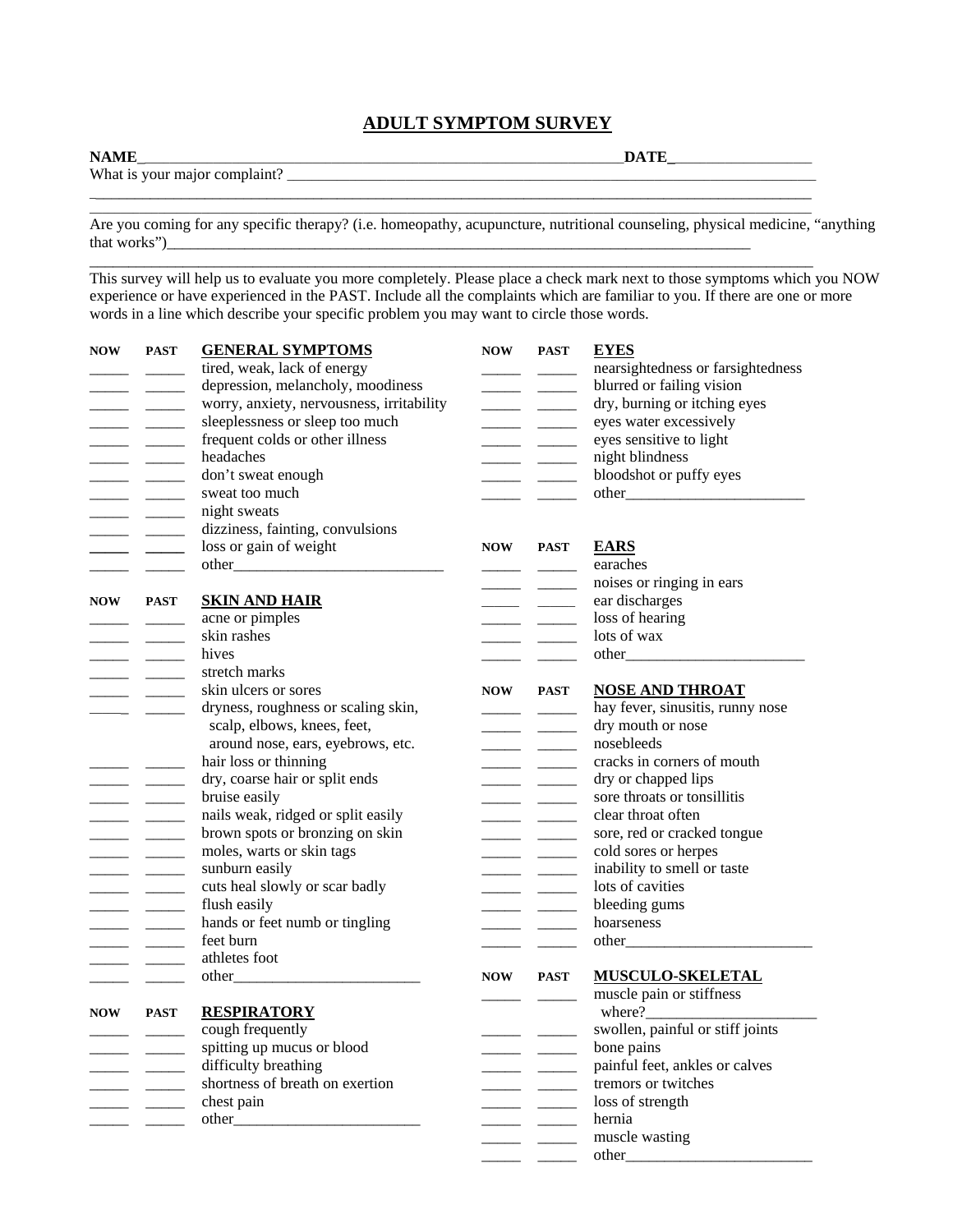| <b>NOW</b> | <b>PAST</b><br>$\overline{\phantom{a}}$ and $\overline{\phantom{a}}$<br>$\overline{\phantom{a}}$<br>$\frac{1}{1} \left( \frac{1}{1} \right) \left( \frac{1}{1} \right) \left( \frac{1}{1} \right) \left( \frac{1}{1} \right) \left( \frac{1}{1} \right) \left( \frac{1}{1} \right) \left( \frac{1}{1} \right) \left( \frac{1}{1} \right) \left( \frac{1}{1} \right) \left( \frac{1}{1} \right) \left( \frac{1}{1} \right) \left( \frac{1}{1} \right) \left( \frac{1}{1} \right) \left( \frac{1}{1} \right) \left( \frac{1}{1} \right) \left( \frac{1}{1} \right) \left( \frac$<br>$\begin{tabular}{ll} \multicolumn{1}{l}{} & \multicolumn{1}{l}{} & \multicolumn{1}{l}{} \\ \multicolumn{1}{l}{} & \multicolumn{1}{l}{} & \multicolumn{1}{l}{} \\ \multicolumn{1}{l}{} & \multicolumn{1}{l}{} & \multicolumn{1}{l}{} \\ \multicolumn{1}{l}{} & \multicolumn{1}{l}{} & \multicolumn{1}{l}{} \\ \multicolumn{1}{l}{} & \multicolumn{1}{l}{} & \multicolumn{1}{l}{} \\ \multicolumn{1}{l}{} & \multicolumn{1}{l}{} & \multicolumn{1}{l}{} \\ \multicolumn{1}{l}{} & \multic$<br>$\begin{tabular}{ll} \multicolumn{1}{l}{} & \multicolumn{1}{l}{} & \multicolumn{1}{l}{} \\ \multicolumn{1}{l}{} & \multicolumn{1}{l}{} & \multicolumn{1}{l}{} \\ \multicolumn{1}{l}{} & \multicolumn{1}{l}{} & \multicolumn{1}{l}{} \\ \multicolumn{1}{l}{} & \multicolumn{1}{l}{} & \multicolumn{1}{l}{} \\ \multicolumn{1}{l}{} & \multicolumn{1}{l}{} & \multicolumn{1}{l}{} \\ \multicolumn{1}{l}{} & \multicolumn{1}{l}{} & \multicolumn{1}{l}{} \\ \multicolumn{1}{l}{} & \multic$ | <b>GASTROINTESTINAL</b><br>loss of appetite<br>gagging, difficulty swallowing<br>nausea or vomiting<br>bad breath<br>metallic or bitter taste in mouth<br>food cravings or strong desires<br>can't eat fats<br>heartburn<br>indigestion or distress<br>heaviness after eating<br>belching or gas<br>bloating<br>stomach or abdomen tender or painful | <b>NOW</b> | <b>PAST</b><br>$\overline{\phantom{a}}$ and $\overline{\phantom{a}}$<br>$\begin{tabular}{ll} \multicolumn{1}{l}{} & \multicolumn{1}{l}{} & \multicolumn{1}{l}{} \\ \multicolumn{1}{l}{} & \multicolumn{1}{l}{} & \multicolumn{1}{l}{} \\ \multicolumn{1}{l}{} & \multicolumn{1}{l}{} & \multicolumn{1}{l}{} \\ \multicolumn{1}{l}{} & \multicolumn{1}{l}{} & \multicolumn{1}{l}{} \\ \multicolumn{1}{l}{} & \multicolumn{1}{l}{} & \multicolumn{1}{l}{} \\ \multicolumn{1}{l}{} & \multicolumn{1}{l}{} & \multicolumn{1}{l}{} \\ \multicolumn{1}{l}{} & \multic$<br>$\begin{array}{ccccccccc} \multicolumn{3}{c }{\multicolumn{3}{c }{\multicolumn{3}{c }{\multicolumn{3}{c }{\multicolumn{3}{c}}}} & \multicolumn{3}{c }{\multicolumn{3}{c }{\multicolumn{3}{c }{\multicolumn{3}{c}}}} & \multicolumn{3}{c }{\multicolumn{3}{c }{\multicolumn{3}{c }{\multicolumn{3}{c}}}} & \multicolumn{3}{c }{\multicolumn{3}{c }{\multicolumn{3}{c }{\multicolumn{3}{c}}}} & \multicolumn{3}{c }{\multicolumn{3}{c }{\multicolumn{3}{c }{\multicolumn{3}{$<br>$\frac{1}{1}$<br>$\begin{array}{ccccccccc} \multicolumn{3}{c }{\multicolumn{3}{c }{\multicolumn{3}{c }{\multicolumn{3}{c }{\multicolumn{3}{c}}}} & \multicolumn{3}{c }{\multicolumn{3}{c }{\multicolumn{3}{c }{\multicolumn{3}{c}}}} & \multicolumn{3}{c }{\multicolumn{3}{c }{\multicolumn{3}{c }{\multicolumn{3}{c}}}} & \multicolumn{3}{c }{\multicolumn{3}{c }{\multicolumn{3}{c }{\multicolumn{3}{c}}}} & \multicolumn{3}{c }{\multicolumn{3}{c }{\multicolumn{3}{c }{\multicolumn{3}{$ | <b>CARDIOVASCULAR</b><br>heart beats fast or irregularly<br>tightness in chest<br>discomfort at high altitude<br>dizzy or weak upon standing up<br>swollen feet, ankles or legs<br>cold hands or feet<br>hands or feet turn blue<br>blue fingernails<br>leg pains when walking<br>varicose veins<br>tendency to anemia<br>high blood pressure<br>low blood pressure |  |  |  |  |
|------------|------------------------------------------------------------------------------------------------------------------------------------------------------------------------------------------------------------------------------------------------------------------------------------------------------------------------------------------------------------------------------------------------------------------------------------------------------------------------------------------------------------------------------------------------------------------------------------------------------------------------------------------------------------------------------------------------------------------------------------------------------------------------------------------------------------------------------------------------------------------------------------------------------------------------------------------------------------------------------------------------------------------------------------------------------------------------------------------------------------------------------------------------------------------------------------------------------------------------------------------------------------------------------------------------------------------------------------------------------------------------------------------------------------------------------------------------------------------------------------------------------------------------------------------------------------------------|------------------------------------------------------------------------------------------------------------------------------------------------------------------------------------------------------------------------------------------------------------------------------------------------------------------------------------------------------|------------|-------------------------------------------------------------------------------------------------------------------------------------------------------------------------------------------------------------------------------------------------------------------------------------------------------------------------------------------------------------------------------------------------------------------------------------------------------------------------------------------------------------------------------------------------------------------------------------------------------------------------------------------------------------------------------------------------------------------------------------------------------------------------------------------------------------------------------------------------------------------------------------------------------------------------------------------------------------------------------------------------------------------------------------------------------------------------------------------------------------------------------------------------------------------------------------------------------------------------------------------------------------------------------------------------------------------------------------------------------------------------------------------------------------------------------------------------------------------------------------------------------------------------------------------------|---------------------------------------------------------------------------------------------------------------------------------------------------------------------------------------------------------------------------------------------------------------------------------------------------------------------------------------------------------------------|--|--|--|--|
|            |                                                                                                                                                                                                                                                                                                                                                                                                                                                                                                                                                                                                                                                                                                                                                                                                                                                                                                                                                                                                                                                                                                                                                                                                                                                                                                                                                                                                                                                                                                                                                                        | symptoms relieved by eating<br>symptoms worse after eating                                                                                                                                                                                                                                                                                           |            |                                                                                                                                                                                                                                                                                                                                                                                                                                                                                                                                                                                                                                                                                                                                                                                                                                                                                                                                                                                                                                                                                                                                                                                                                                                                                                                                                                                                                                                                                                                                                 |                                                                                                                                                                                                                                                                                                                                                                     |  |  |  |  |
|            |                                                                                                                                                                                                                                                                                                                                                                                                                                                                                                                                                                                                                                                                                                                                                                                                                                                                                                                                                                                                                                                                                                                                                                                                                                                                                                                                                                                                                                                                                                                                                                        | avoid certain foods<br>headache, dizziness or irritability if<br>skip meal                                                                                                                                                                                                                                                                           | <b>NOW</b> | <b>PAST</b><br>$\begin{tabular}{ll} \multicolumn{1}{l}{} & \multicolumn{1}{l}{} & \multicolumn{1}{l}{} \\ \multicolumn{1}{l}{} & \multicolumn{1}{l}{} & \multicolumn{1}{l}{} \\ \multicolumn{1}{l}{} & \multicolumn{1}{l}{} & \multicolumn{1}{l}{} \\ \multicolumn{1}{l}{} & \multicolumn{1}{l}{} & \multicolumn{1}{l}{} \\ \multicolumn{1}{l}{} & \multicolumn{1}{l}{} & \multicolumn{1}{l}{} \\ \multicolumn{1}{l}{} & \multicolumn{1}{l}{} & \multicolumn{1}{l}{} \\ \multicolumn{1}{l}{} & \multic$<br>$\overline{\phantom{a}}$                                                                                                                                                                                                                                                                                                                                                                                                                                                                                                                                                                                                                                                                                                                                                                                                                                                                                                                                                                                                             | <b>URINARY</b><br>difficulty urinating<br>urinate frequently at night                                                                                                                                                                                                                                                                                               |  |  |  |  |
|            |                                                                                                                                                                                                                                                                                                                                                                                                                                                                                                                                                                                                                                                                                                                                                                                                                                                                                                                                                                                                                                                                                                                                                                                                                                                                                                                                                                                                                                                                                                                                                                        | diarrhea or loose stools                                                                                                                                                                                                                                                                                                                             |            |                                                                                                                                                                                                                                                                                                                                                                                                                                                                                                                                                                                                                                                                                                                                                                                                                                                                                                                                                                                                                                                                                                                                                                                                                                                                                                                                                                                                                                                                                                                                                 | bedwetting                                                                                                                                                                                                                                                                                                                                                          |  |  |  |  |
|            |                                                                                                                                                                                                                                                                                                                                                                                                                                                                                                                                                                                                                                                                                                                                                                                                                                                                                                                                                                                                                                                                                                                                                                                                                                                                                                                                                                                                                                                                                                                                                                        | constipation                                                                                                                                                                                                                                                                                                                                         |            |                                                                                                                                                                                                                                                                                                                                                                                                                                                                                                                                                                                                                                                                                                                                                                                                                                                                                                                                                                                                                                                                                                                                                                                                                                                                                                                                                                                                                                                                                                                                                 | incomplete urination or dribbling                                                                                                                                                                                                                                                                                                                                   |  |  |  |  |
|            | $\overline{\phantom{a}}$ and $\overline{\phantom{a}}$ and $\overline{\phantom{a}}$                                                                                                                                                                                                                                                                                                                                                                                                                                                                                                                                                                                                                                                                                                                                                                                                                                                                                                                                                                                                                                                                                                                                                                                                                                                                                                                                                                                                                                                                                     | change in bowel movements                                                                                                                                                                                                                                                                                                                            |            | $\begin{tabular}{ll} \multicolumn{1}{l}{} & \multicolumn{1}{l}{} & \multicolumn{1}{l}{} \\ \multicolumn{1}{l}{} & \multicolumn{1}{l}{} & \multicolumn{1}{l}{} \\ \multicolumn{1}{l}{} & \multicolumn{1}{l}{} & \multicolumn{1}{l}{} \\ \multicolumn{1}{l}{} & \multicolumn{1}{l}{} & \multicolumn{1}{l}{} \\ \multicolumn{1}{l}{} & \multicolumn{1}{l}{} & \multicolumn{1}{l}{} \\ \multicolumn{1}{l}{} & \multicolumn{1}{l}{} & \multicolumn{1}{l}{} \\ \multicolumn{1}{l}{} & \multic$                                                                                                                                                                                                                                                                                                                                                                                                                                                                                                                                                                                                                                                                                                                                                                                                                                                                                                                                                                                                                                                        | pain when urinating                                                                                                                                                                                                                                                                                                                                                 |  |  |  |  |
|            | $\overline{\phantom{a}}$                                                                                                                                                                                                                                                                                                                                                                                                                                                                                                                                                                                                                                                                                                                                                                                                                                                                                                                                                                                                                                                                                                                                                                                                                                                                                                                                                                                                                                                                                                                                               | light colored or greasy stools<br>dark stools or blood in stool                                                                                                                                                                                                                                                                                      |            |                                                                                                                                                                                                                                                                                                                                                                                                                                                                                                                                                                                                                                                                                                                                                                                                                                                                                                                                                                                                                                                                                                                                                                                                                                                                                                                                                                                                                                                                                                                                                 | bladder infections<br>kidney infections                                                                                                                                                                                                                                                                                                                             |  |  |  |  |
|            | $\begin{array}{ccccccccc} \textbf{1} & \textbf{1} & \textbf{1} & \textbf{1} & \textbf{1} & \textbf{1} & \textbf{1} & \textbf{1} & \textbf{1} & \textbf{1} & \textbf{1} & \textbf{1} & \textbf{1} & \textbf{1} & \textbf{1} & \textbf{1} & \textbf{1} & \textbf{1} & \textbf{1} & \textbf{1} & \textbf{1} & \textbf{1} & \textbf{1} & \textbf{1} & \textbf{1} & \textbf{1} & \textbf{1} & \textbf{1} & \textbf{1} & \textbf{1} & \$                                                                                                                                                                                                                                                                                                                                                                                                                                                                                                                                                                                                                                                                                                                                                                                                                                                                                                                                                                                                                                                                                                                                     | feeling of incomplete evacuation                                                                                                                                                                                                                                                                                                                     |            |                                                                                                                                                                                                                                                                                                                                                                                                                                                                                                                                                                                                                                                                                                                                                                                                                                                                                                                                                                                                                                                                                                                                                                                                                                                                                                                                                                                                                                                                                                                                                 | kidney stones                                                                                                                                                                                                                                                                                                                                                       |  |  |  |  |
|            |                                                                                                                                                                                                                                                                                                                                                                                                                                                                                                                                                                                                                                                                                                                                                                                                                                                                                                                                                                                                                                                                                                                                                                                                                                                                                                                                                                                                                                                                                                                                                                        | undigested food in stool                                                                                                                                                                                                                                                                                                                             |            |                                                                                                                                                                                                                                                                                                                                                                                                                                                                                                                                                                                                                                                                                                                                                                                                                                                                                                                                                                                                                                                                                                                                                                                                                                                                                                                                                                                                                                                                                                                                                 | lower back pain                                                                                                                                                                                                                                                                                                                                                     |  |  |  |  |
|            |                                                                                                                                                                                                                                                                                                                                                                                                                                                                                                                                                                                                                                                                                                                                                                                                                                                                                                                                                                                                                                                                                                                                                                                                                                                                                                                                                                                                                                                                                                                                                                        | foul odor of stool or gas                                                                                                                                                                                                                                                                                                                            |            |                                                                                                                                                                                                                                                                                                                                                                                                                                                                                                                                                                                                                                                                                                                                                                                                                                                                                                                                                                                                                                                                                                                                                                                                                                                                                                                                                                                                                                                                                                                                                 |                                                                                                                                                                                                                                                                                                                                                                     |  |  |  |  |
|            |                                                                                                                                                                                                                                                                                                                                                                                                                                                                                                                                                                                                                                                                                                                                                                                                                                                                                                                                                                                                                                                                                                                                                                                                                                                                                                                                                                                                                                                                                                                                                                        | hemorrhoids                                                                                                                                                                                                                                                                                                                                          |            |                                                                                                                                                                                                                                                                                                                                                                                                                                                                                                                                                                                                                                                                                                                                                                                                                                                                                                                                                                                                                                                                                                                                                                                                                                                                                                                                                                                                                                                                                                                                                 |                                                                                                                                                                                                                                                                                                                                                                     |  |  |  |  |
|            |                                                                                                                                                                                                                                                                                                                                                                                                                                                                                                                                                                                                                                                                                                                                                                                                                                                                                                                                                                                                                                                                                                                                                                                                                                                                                                                                                                                                                                                                                                                                                                        |                                                                                                                                                                                                                                                                                                                                                      |            |                                                                                                                                                                                                                                                                                                                                                                                                                                                                                                                                                                                                                                                                                                                                                                                                                                                                                                                                                                                                                                                                                                                                                                                                                                                                                                                                                                                                                                                                                                                                                 |                                                                                                                                                                                                                                                                                                                                                                     |  |  |  |  |
| <b>NOW</b> | <b>PAST</b>                                                                                                                                                                                                                                                                                                                                                                                                                                                                                                                                                                                                                                                                                                                                                                                                                                                                                                                                                                                                                                                                                                                                                                                                                                                                                                                                                                                                                                                                                                                                                            | <b>MALE</b><br>prostate problems                                                                                                                                                                                                                                                                                                                     | <b>NOW</b> | <b>PAST</b>                                                                                                                                                                                                                                                                                                                                                                                                                                                                                                                                                                                                                                                                                                                                                                                                                                                                                                                                                                                                                                                                                                                                                                                                                                                                                                                                                                                                                                                                                                                                     | <b>MALE</b><br>diminished sexual desire                                                                                                                                                                                                                                                                                                                             |  |  |  |  |
|            |                                                                                                                                                                                                                                                                                                                                                                                                                                                                                                                                                                                                                                                                                                                                                                                                                                                                                                                                                                                                                                                                                                                                                                                                                                                                                                                                                                                                                                                                                                                                                                        | difficult or unusual urination                                                                                                                                                                                                                                                                                                                       |            |                                                                                                                                                                                                                                                                                                                                                                                                                                                                                                                                                                                                                                                                                                                                                                                                                                                                                                                                                                                                                                                                                                                                                                                                                                                                                                                                                                                                                                                                                                                                                 | excessive sexual desire                                                                                                                                                                                                                                                                                                                                             |  |  |  |  |
|            |                                                                                                                                                                                                                                                                                                                                                                                                                                                                                                                                                                                                                                                                                                                                                                                                                                                                                                                                                                                                                                                                                                                                                                                                                                                                                                                                                                                                                                                                                                                                                                        | discomfort or pain in genital area                                                                                                                                                                                                                                                                                                                   |            |                                                                                                                                                                                                                                                                                                                                                                                                                                                                                                                                                                                                                                                                                                                                                                                                                                                                                                                                                                                                                                                                                                                                                                                                                                                                                                                                                                                                                                                                                                                                                 | difficulty maintaining an erection                                                                                                                                                                                                                                                                                                                                  |  |  |  |  |
| <b>NOW</b> | <b>PAST</b>                                                                                                                                                                                                                                                                                                                                                                                                                                                                                                                                                                                                                                                                                                                                                                                                                                                                                                                                                                                                                                                                                                                                                                                                                                                                                                                                                                                                                                                                                                                                                            | <b>FEMALE</b><br>irregular menstruation                                                                                                                                                                                                                                                                                                              | <b>NOW</b> | <b>PAST</b>                                                                                                                                                                                                                                                                                                                                                                                                                                                                                                                                                                                                                                                                                                                                                                                                                                                                                                                                                                                                                                                                                                                                                                                                                                                                                                                                                                                                                                                                                                                                     | <b>FEMALE</b><br>hot flashes                                                                                                                                                                                                                                                                                                                                        |  |  |  |  |
|            |                                                                                                                                                                                                                                                                                                                                                                                                                                                                                                                                                                                                                                                                                                                                                                                                                                                                                                                                                                                                                                                                                                                                                                                                                                                                                                                                                                                                                                                                                                                                                                        | pain prior to or with periods                                                                                                                                                                                                                                                                                                                        |            |                                                                                                                                                                                                                                                                                                                                                                                                                                                                                                                                                                                                                                                                                                                                                                                                                                                                                                                                                                                                                                                                                                                                                                                                                                                                                                                                                                                                                                                                                                                                                 | diminished sexual desire                                                                                                                                                                                                                                                                                                                                            |  |  |  |  |
|            |                                                                                                                                                                                                                                                                                                                                                                                                                                                                                                                                                                                                                                                                                                                                                                                                                                                                                                                                                                                                                                                                                                                                                                                                                                                                                                                                                                                                                                                                                                                                                                        | depressed, tense or irritable around periods                                                                                                                                                                                                                                                                                                         |            |                                                                                                                                                                                                                                                                                                                                                                                                                                                                                                                                                                                                                                                                                                                                                                                                                                                                                                                                                                                                                                                                                                                                                                                                                                                                                                                                                                                                                                                                                                                                                 | excessive sexual desire                                                                                                                                                                                                                                                                                                                                             |  |  |  |  |
|            |                                                                                                                                                                                                                                                                                                                                                                                                                                                                                                                                                                                                                                                                                                                                                                                                                                                                                                                                                                                                                                                                                                                                                                                                                                                                                                                                                                                                                                                                                                                                                                        | painful or swollen breasts                                                                                                                                                                                                                                                                                                                           |            |                                                                                                                                                                                                                                                                                                                                                                                                                                                                                                                                                                                                                                                                                                                                                                                                                                                                                                                                                                                                                                                                                                                                                                                                                                                                                                                                                                                                                                                                                                                                                 | difficulty having orgasm                                                                                                                                                                                                                                                                                                                                            |  |  |  |  |
|            |                                                                                                                                                                                                                                                                                                                                                                                                                                                                                                                                                                                                                                                                                                                                                                                                                                                                                                                                                                                                                                                                                                                                                                                                                                                                                                                                                                                                                                                                                                                                                                        | lumps in breasts                                                                                                                                                                                                                                                                                                                                     |            | $\overline{\phantom{a}}$                                                                                                                                                                                                                                                                                                                                                                                                                                                                                                                                                                                                                                                                                                                                                                                                                                                                                                                                                                                                                                                                                                                                                                                                                                                                                                                                                                                                                                                                                                                        | inability to conceive                                                                                                                                                                                                                                                                                                                                               |  |  |  |  |
|            |                                                                                                                                                                                                                                                                                                                                                                                                                                                                                                                                                                                                                                                                                                                                                                                                                                                                                                                                                                                                                                                                                                                                                                                                                                                                                                                                                                                                                                                                                                                                                                        | discharge from breasts                                                                                                                                                                                                                                                                                                                               |            |                                                                                                                                                                                                                                                                                                                                                                                                                                                                                                                                                                                                                                                                                                                                                                                                                                                                                                                                                                                                                                                                                                                                                                                                                                                                                                                                                                                                                                                                                                                                                 | number of pregnancies                                                                                                                                                                                                                                                                                                                                               |  |  |  |  |
|            |                                                                                                                                                                                                                                                                                                                                                                                                                                                                                                                                                                                                                                                                                                                                                                                                                                                                                                                                                                                                                                                                                                                                                                                                                                                                                                                                                                                                                                                                                                                                                                        | symptoms occur in monthly pattern                                                                                                                                                                                                                                                                                                                    |            |                                                                                                                                                                                                                                                                                                                                                                                                                                                                                                                                                                                                                                                                                                                                                                                                                                                                                                                                                                                                                                                                                                                                                                                                                                                                                                                                                                                                                                                                                                                                                 | number of children                                                                                                                                                                                                                                                                                                                                                  |  |  |  |  |
|            |                                                                                                                                                                                                                                                                                                                                                                                                                                                                                                                                                                                                                                                                                                                                                                                                                                                                                                                                                                                                                                                                                                                                                                                                                                                                                                                                                                                                                                                                                                                                                                        | pain, discomfort or itching in genital area                                                                                                                                                                                                                                                                                                          |            | $\overline{\phantom{a}}$ . The contract of $\overline{\phantom{a}}$                                                                                                                                                                                                                                                                                                                                                                                                                                                                                                                                                                                                                                                                                                                                                                                                                                                                                                                                                                                                                                                                                                                                                                                                                                                                                                                                                                                                                                                                             | miscarriages or abortions                                                                                                                                                                                                                                                                                                                                           |  |  |  |  |
|            |                                                                                                                                                                                                                                                                                                                                                                                                                                                                                                                                                                                                                                                                                                                                                                                                                                                                                                                                                                                                                                                                                                                                                                                                                                                                                                                                                                                                                                                                                                                                                                        | vaginal discharge                                                                                                                                                                                                                                                                                                                                    |            |                                                                                                                                                                                                                                                                                                                                                                                                                                                                                                                                                                                                                                                                                                                                                                                                                                                                                                                                                                                                                                                                                                                                                                                                                                                                                                                                                                                                                                                                                                                                                 |                                                                                                                                                                                                                                                                                                                                                                     |  |  |  |  |
|            | Date of last period_                                                                                                                                                                                                                                                                                                                                                                                                                                                                                                                                                                                                                                                                                                                                                                                                                                                                                                                                                                                                                                                                                                                                                                                                                                                                                                                                                                                                                                                                                                                                                   | $\frac{1}{2}$ # of days $\frac{1}{2}$ length of cycle                                                                                                                                                                                                                                                                                                |            |                                                                                                                                                                                                                                                                                                                                                                                                                                                                                                                                                                                                                                                                                                                                                                                                                                                                                                                                                                                                                                                                                                                                                                                                                                                                                                                                                                                                                                                                                                                                                 |                                                                                                                                                                                                                                                                                                                                                                     |  |  |  |  |
|            |                                                                                                                                                                                                                                                                                                                                                                                                                                                                                                                                                                                                                                                                                                                                                                                                                                                                                                                                                                                                                                                                                                                                                                                                                                                                                                                                                                                                                                                                                                                                                                        |                                                                                                                                                                                                                                                                                                                                                      |            |                                                                                                                                                                                                                                                                                                                                                                                                                                                                                                                                                                                                                                                                                                                                                                                                                                                                                                                                                                                                                                                                                                                                                                                                                                                                                                                                                                                                                                                                                                                                                 |                                                                                                                                                                                                                                                                                                                                                                     |  |  |  |  |
|            |                                                                                                                                                                                                                                                                                                                                                                                                                                                                                                                                                                                                                                                                                                                                                                                                                                                                                                                                                                                                                                                                                                                                                                                                                                                                                                                                                                                                                                                                                                                                                                        | Present type of birth control______________________Have you ever used birth control pills or an IUD?                                                                                                                                                                                                                                                 |            |                                                                                                                                                                                                                                                                                                                                                                                                                                                                                                                                                                                                                                                                                                                                                                                                                                                                                                                                                                                                                                                                                                                                                                                                                                                                                                                                                                                                                                                                                                                                                 |                                                                                                                                                                                                                                                                                                                                                                     |  |  |  |  |
|            |                                                                                                                                                                                                                                                                                                                                                                                                                                                                                                                                                                                                                                                                                                                                                                                                                                                                                                                                                                                                                                                                                                                                                                                                                                                                                                                                                                                                                                                                                                                                                                        |                                                                                                                                                                                                                                                                                                                                                      |            |                                                                                                                                                                                                                                                                                                                                                                                                                                                                                                                                                                                                                                                                                                                                                                                                                                                                                                                                                                                                                                                                                                                                                                                                                                                                                                                                                                                                                                                                                                                                                 |                                                                                                                                                                                                                                                                                                                                                                     |  |  |  |  |